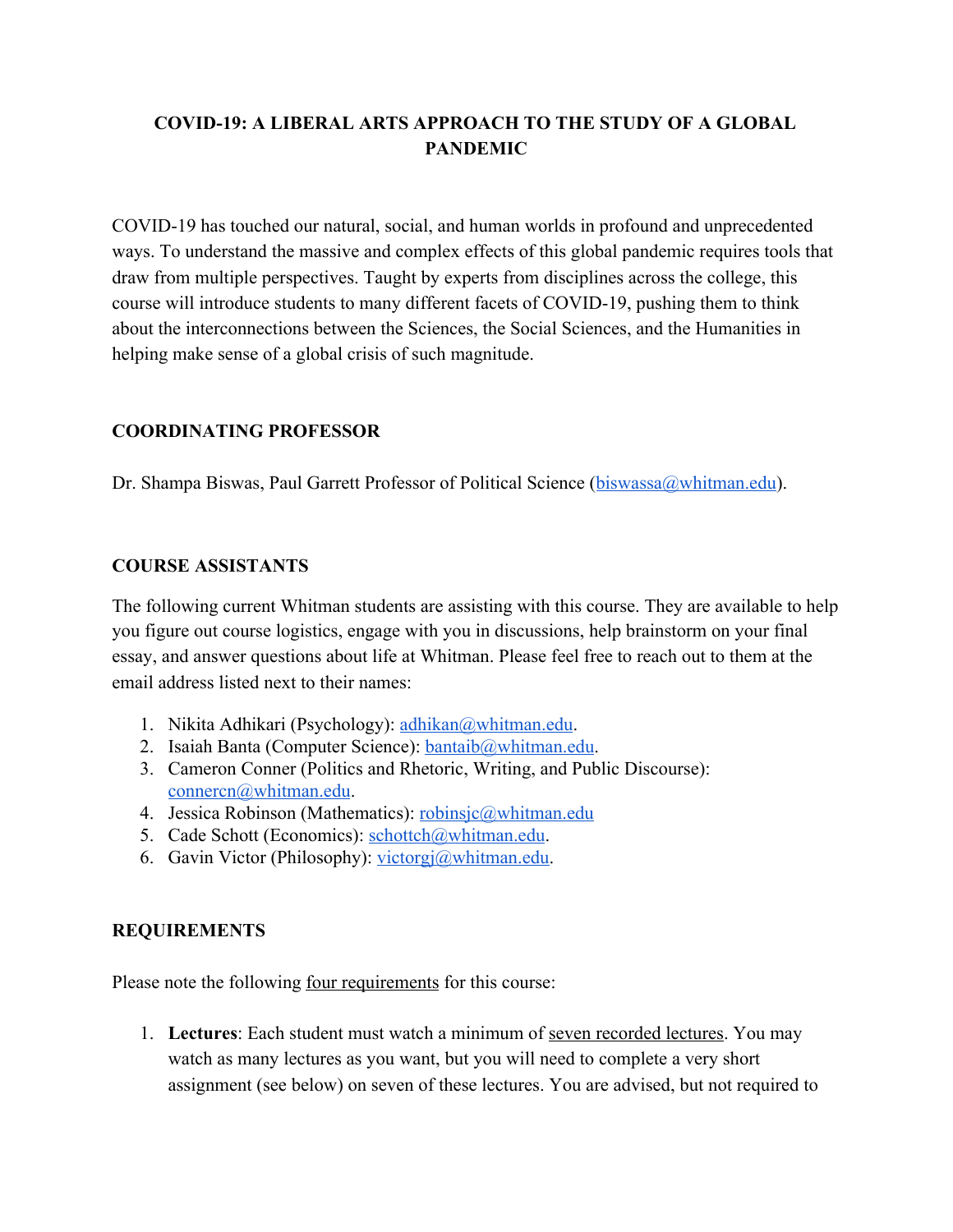pick at least one lecture from each of these three categories: Natural Sciences and Mathematics, Social Sciences, and Humanities and Arts. More instructions on watching videos is provided below.

- 2. **Discussion Board**: Each student will respond to the question posed by the professor at the end of each lecture on an accompanying discussion board. At a minimum, each student will post one response on seven different boards, but you may continue to engage with others also posting on the discussing board as often and as many times as you please. Current Whitman students will be moderating these discussion boards and may engage with you on them. More instructions on discussion board postings are provided below.
- 3. **Journal**: Each student will keep a daily journal from the start (the day you watch the first lecture) to the end (the day you submit the final essay) of the course. This is a self-directed, ungraded assignment. More instructions on writing journal entries are provided below.
- 4. **Integrative Essay**: Each student will write a short essay (three pages) on a prompt whose purpose is to think about COVID-19 in a cross-disciplinary way. More instructions on the integrative essay are provided below.

### **Instructions for watching videos**

*Whitman professors are scholars doing cutting-edge work in their respective fields. Their classrooms are vibrant and dynamic and involve a lot of active interaction with students. A recorded video cannot mimic the energy of an in-person classroom, but these lectures provide an excellent opportunity for you to hear how these professors are using their expertise to think and teach about COVID-19.*

- As a student, it is your responsibility to pay close attention to the lecture, as you would in an in-person classroom. Put away other distractions; watch the lectures without interruptions, pausing and rewinding as necessary; take notes in your journal; and write down the final question posed by the professor at the end of the video.
- Spend a little time thinking about the question posed by the professor and either post a response to the discussion board or take some notes on the question before moving on to the next lecture.
- Note down any questions raised in your mind by the lecture. You will have an opportunity to ask the professor those questions during a virtual office hour held during the final two weeks of May. Asking professors questions in their offices after classroom lectures and discussions is a very common and highly-encouraged practice at Whitman.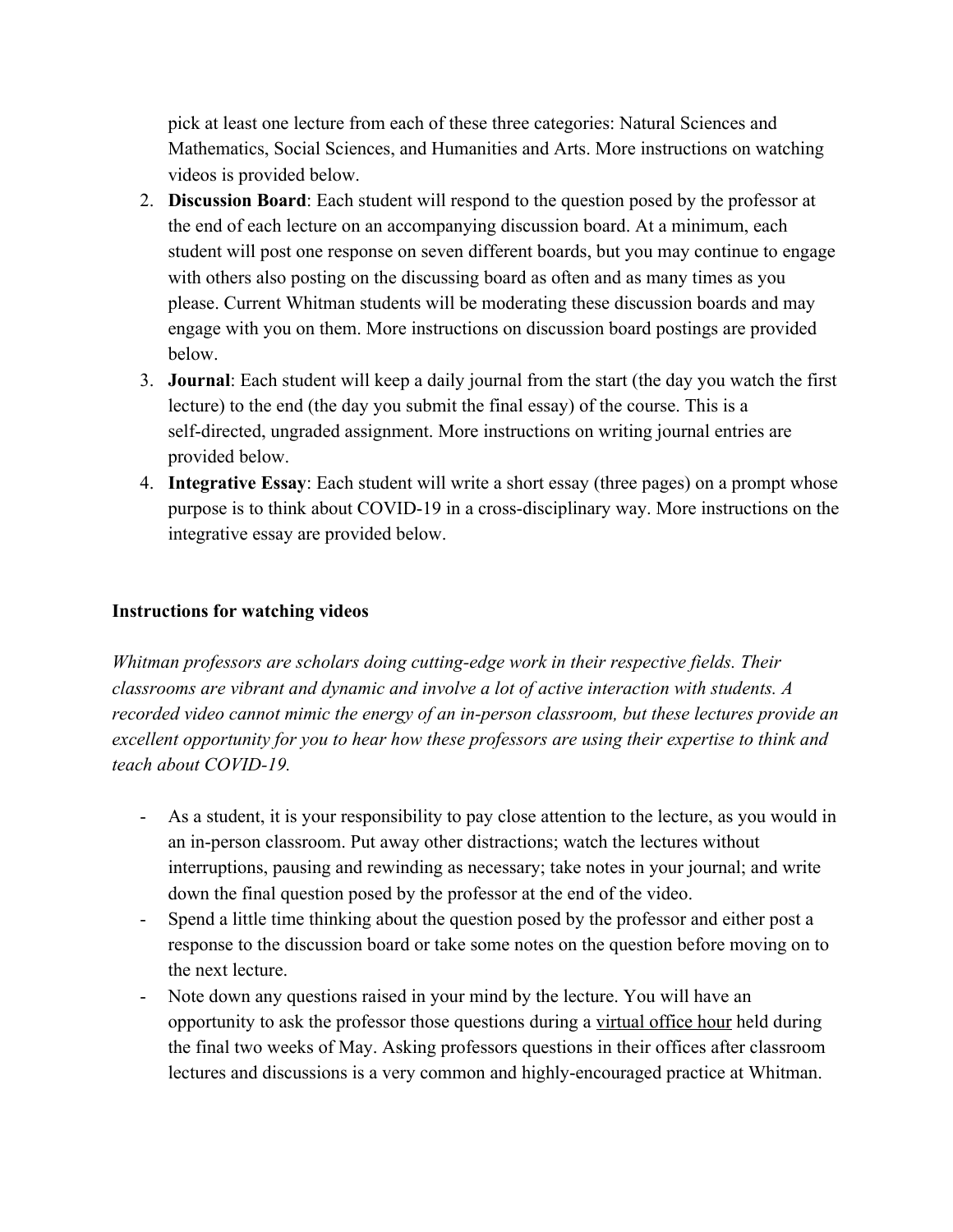#### **Instructions for Discussion Board Postings**

*Discussion with your peers is an important means for exploring difficult questions and reconsidering ideas. This assignment is designed to help you develop those skills.*

- Please post a response to the question posed by the professor at the end of the video. That question is analytical or reflective rather than factual. That means that the professor is not asking you to simply regurgitate material in the lecture in your response to the question, but rather think through it. Your response should reflect that thinking.
- Posts that begin with "I think…" are preferred over "I like/dislike…"
- Your post can be as long as you want, a couple of sentences or a paragraph. You can end your post with questions of your own, to which other students or course assistants may respond.
- Your post does not need to be polished, but please be respectful and thoughtful. Reflect on the material of the lecture, rather than the personal characteristics of the professor.
- If there is an active discussion on the discussion board, please be respectful toward your peers, engaging with arguments rather than personalities. Please feel free to disagree with others, but do so in a way that furthers the discussion in a productive direction.

# **Instructions for Journal Writing**

*We are all living in an unprecedented, possibly transformative time during which our lives have been upturned, albeit in different ways. This journal provides you an opportunity to reflect upon some of your thoughts and feelings as you help make sense of the changes around you through taking this course. In years to come, you will appreciate having a written account of what it was like to live and think during this time.*

- Your journal may be a paper notebook in which you write in longhand or a file on your computer.
- In addition to keeping notes and questions related to the lectures that you are viewing, please write a daily paragraph (or longer if you feel inspired) based on your own experiences of, and reflections on, the pandemic. Feel free to play with form and style (write full sentences, compose poetry or songs, insert occasional drawings, or whatever moves you on a particular day).
- Here are some guiding questions to keep in mind for these daily journal entries, providing you with some of the skills you would be honing in methods classes in different areas of studies at Whitman: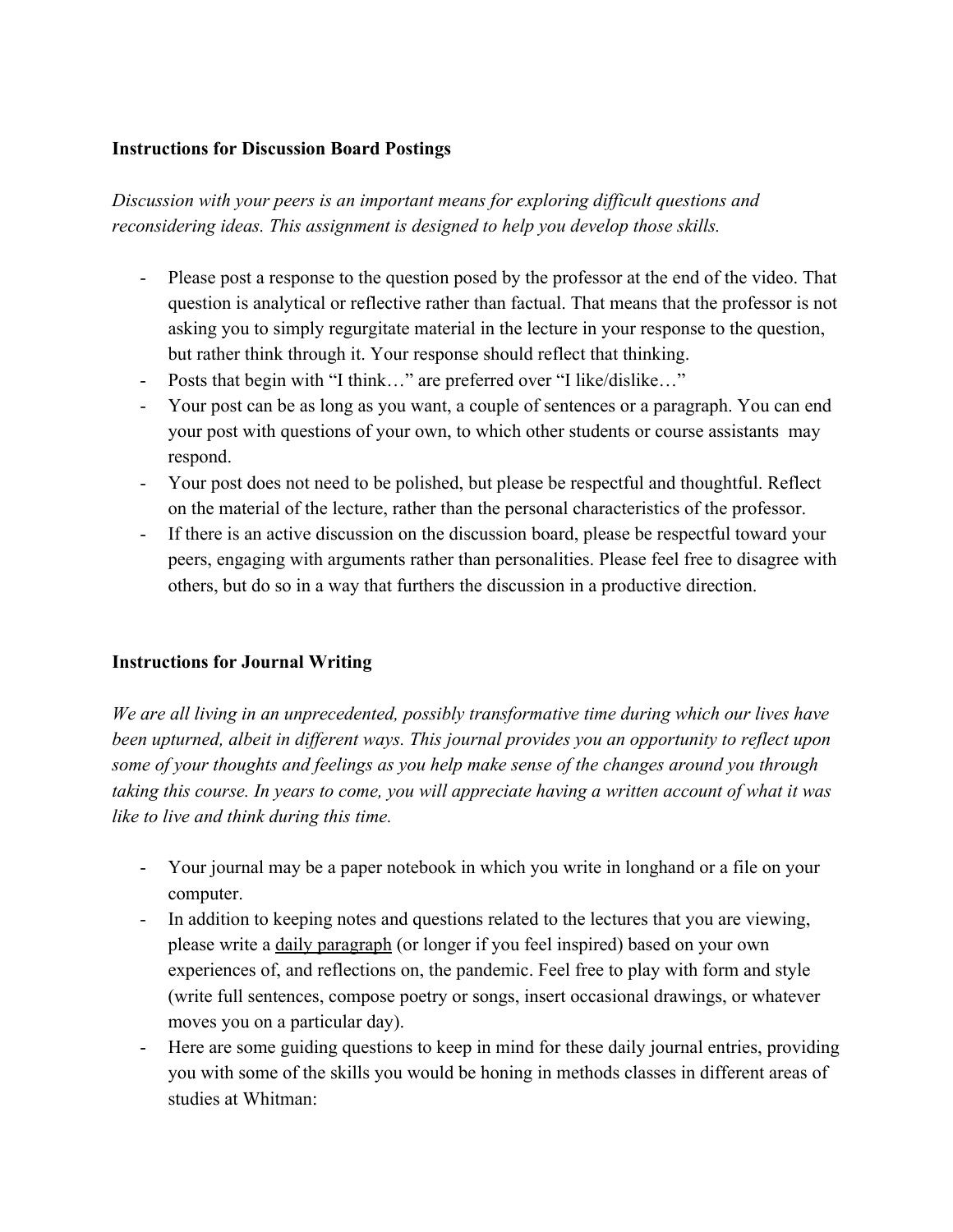- a. Observation: What changes are you observing in your surroundings? Have the changes in your life enabled you to see new realities that were less visible before?
- b. Analytical Inferences: Are you noticing some patterns in behavior or phenomena? What explains those patterns? Do you expect these patterns to recur?
- c. Sources of Knowledge: How are you learning about the pandemic? What sources do you find reliable and why? How can you discern facts from conjecture? How do different forms of expression (news reports, science essays, fiction, poetry, music, art) help you learn about the pandemic differently?
- d. Reflection: How do you feel about the changes in your own life and the world? How do you make sense of those feelings?
- This is an ungraded assignment since this is a space for you to process your own thoughts and feelings in an unencumbered way. Much of your college education will depend on the extent to which you are self-directed and take ownership of your own learning. This is a great time and place for you to start developing those habits. So please take this assignment seriously even if nobody will be checking up on your work.

### **Instructions for Integrative Essay**

*Integrating and analyzing information from diverse sources in order to develop your own ideas and communicate your argument to others are key skills of a liberal arts education. This essay will help you synthesize some of what you learned in this course.*

- Please write a 750 words (roughly three pages) essay that responds to the prompt: *Life after COVID-19 will return to normal*.
- You may agree, disagree, find a position anywhere in between those two options, or fight with the question itself, but your essay needs to articulate a clear argument that uses evidence from the lectures.
- You must use at least three of the lectures you have attended to answer this question. You are welcome to use more. At the end of the paper, please list the lectures you used in a "Works Cited" page.
- The paper must have your name, a title, and be edited and spell-checked before submission.
- Please feel free to reach out to any of the course assistants if you want help brainstorming your essay.
- The essay is <u>due on May 31st</u>. You will receive feedback on this essay.